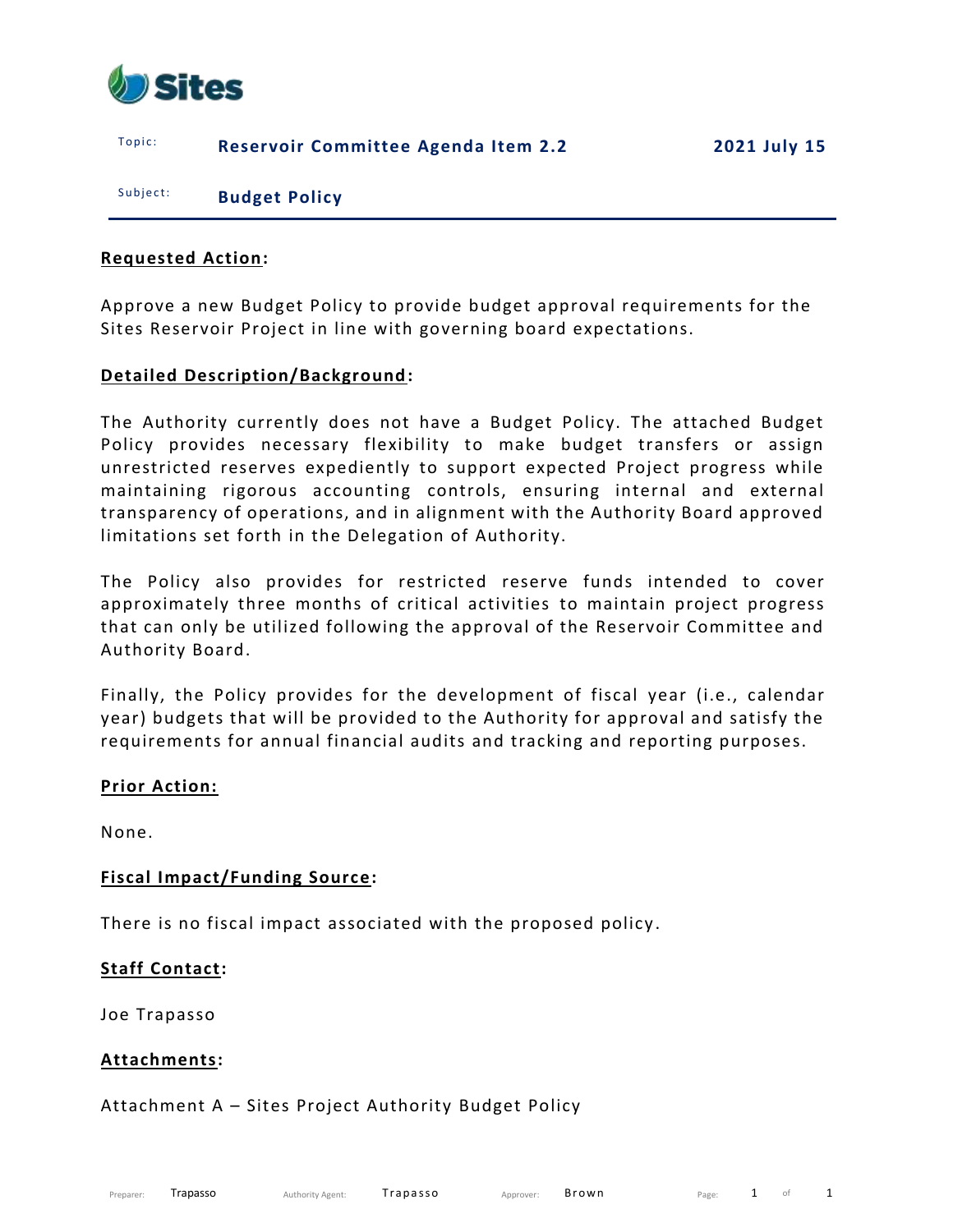|  | <b>DOCUMENT TYPE</b> | <b>Policy</b> |
|--|----------------------|---------------|
|  | <b>DOCUMENT NO.</b>  | FO4           |
|  | <b>ADOPTED</b>       | TBD           |
|  | <b>LAST UPDATED</b>  | TBD           |

# **SITES PROJECT AUTHORITY BUDGET POLICY**

## **1. Purpose:**

The Budget Policy is intended to provide budget approval requirements for the Sites Reservoir Project (Project) in line with governing board expectations. This policy provides necessary flexibility to make budget transfers or assign reserves expediently to support expected Project progress while maintaining rigorous accounting controls, ensuring internal and external transparency of operations, and in alignment with the Authority Board (Board) approved limitations set forth in the Delegation of Authority.

## **2. Definitions:**

**Accounting method:** The Sites Reservoir Project uses the accrual accounting method.

**Budget Transfer:** A reallocation of unspent subject area budget within the subject area or to another subject area budget within the approved budget.

**Fiscal Year:** The Sites Reservoir Project's fiscal year corresponds to the calendar year. Any mention of "annual" refers to the fiscal year.

**Restricted Reserves:** Funds intended to cover approximately three months of critical activities to maintain project progress.

**Unrestricted Reserves:** Funds intended to cover unanticipated project expenses, including additional scope of work.

## **3. Policy:**

**Work Plan:** Total expenditures will be estimated by staff and will be approved for a specific period of performance or Work Plan (presumedly multi-year efforts) by the Reservoir Committee and Authority Board and be reflected in Project Agreements.

**Annual Budget:** Annual budgets are based on the estimated fiscal year expenditures and are apportionments of the approved Work Plan. Annual budgets are intended to satisfy the requirements of annual financial audits and will be used for tracking and reporting purposes. Each annual budget will be budgeted and presented at the subject area level and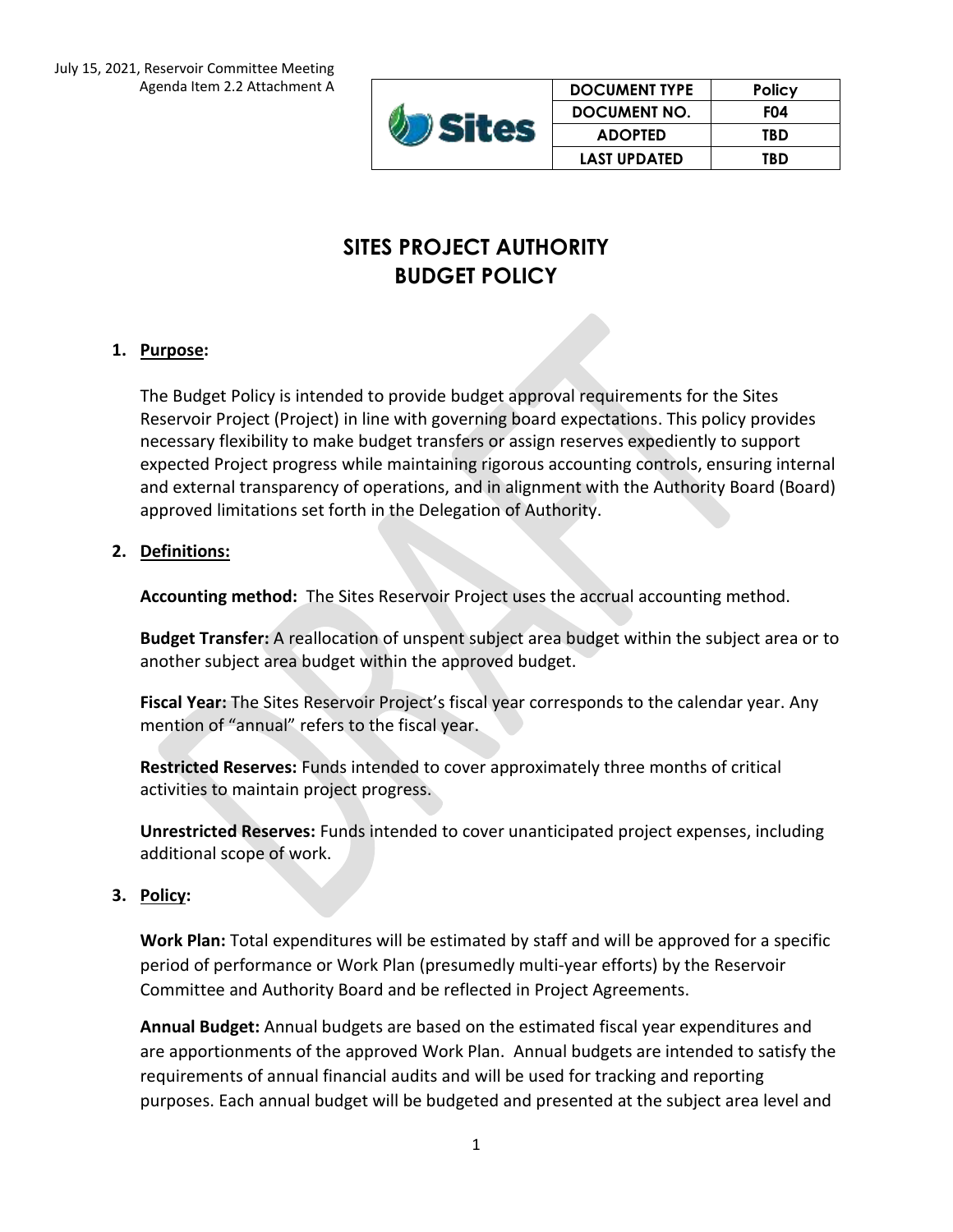be approved by the Reservoir Committee and Authority Board. Staff will manage project expenditures to the annual budget. The annual budget will include uses and sources of funds.

## **Source of Funds:**

- **Sites Joint Powers Authority Dues:** Separate budgets are established for the Authority Board and Reservoir Committee. The Authority Board budget will be based on revenues from annual Authority Board membership dues.
- **Contributed Project Funds:** The Reservoir Committee budget will be based on revenues from project participation and state and federal funding sources. Project expenses are allocated per subject area consistent with the Sites Project Authority Reservoir Project Agreement.
- **Unused and unaccrued funds:** Any balances remaining in unrestricted or restricted reserves at the beginning of the annual budgeting process will be considered as a source of funds for the subsequent budget.

**Reserve Assignment:** The Authority will maintain a restricted reserve and an unrestricted reserve as defined in Section 2.

Restricted reserves may be utilized only following approval by the Reservoir Committee and Authority Board.

When it is necessary to utilize unrestricted reserves, the Executive Director has authority to assign unrestricted reserves of no more than \$100,000 per occurrence to account for unanticipated project expenses, including additional scope of work.

Approval by the Reservoir Committee and Authority Board is required to execute unrestricted reserve assignments greater than \$100,000 per occurrence. Unrestricted reserves may be utilized until the budgeted unrestricted reserve amount has been exhausted. Assignment of unrestricted reserves will be reported quarterly in budget updates along with justification for the assignment.

**Budget Transfers**: The Executive Director has authority to approve budget transfers of no more than \$100,000 per occurrence. Budget transfers will be reported quarterly in budget updates along with justification for the transfer.

Approval of the Reservoir Committee and Authority Board is required to execute budget transfers greater than \$100,000 per occurrence.

## **4. Process:**

Budgets will be developed by staff. Budgets will be approved at the appropriate Board meeting.